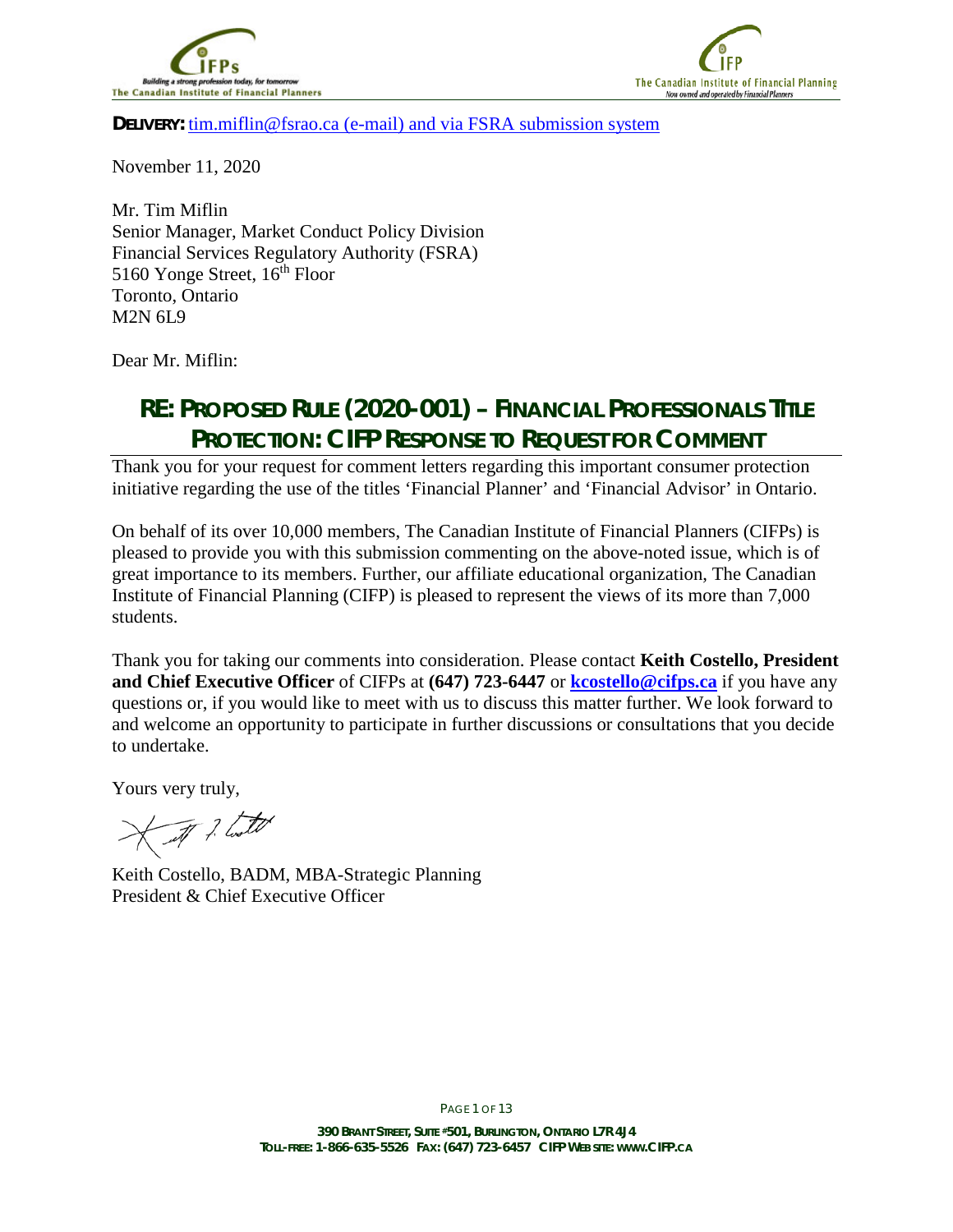

# **OVERVIEW**

The Canadian Institute of Financial Planning commends the government of Ontario for their proactive stance to restrict the use of the titles 'Financial Planner' and 'Financial Advisor' through the *Financial Professionals Title Protection Act, 2019*.

As detailed in previous consultation papers and submissions to the government, CIFP is supportive of any initiative brought forward with the intention of mitigating confusion and risk for the Canadian investing public and increasing transparency and consistency surrounding the use of such titles. The number of individuals presently practising as financial planners even though they lack the requisite education and competency represents a consumer protection concern to which we cannot turn a blind eye. Consequently, any changes that bring about clarity and a greater sense of comfort for individuals who use financial planning services has to be viewed in a positive light. Imposing minimum proficiency standards for those holding out as a Financial Planner or as a Financial Advisor is a much needed step towards this end.

The perspective and constructive recommendations of CIFP as it pertains to the Financial Services Regulatory Authority of Ontario request for comment on the Proposed Rule (2020-001) – Financial Professionals Title Protection are detailed in the pages that follow.

# **QUESTION #1: FP AND FA CREDENTIALS**

FSRA is seeking feedback on the above approach and whether the Proposed Rule and FP and FA baseline competency profile adequately reflect the technical knowledge, professional skills and competencies that should be included in a credentialing body's education program to establish the minimum standard for FP and FA title users.

#### SUPPORT FOR A PRINCIPLE-BASED APPROACH

CIFP applauds FSRA for having accurately surveyed the landscape of the financial services industry, for drawing level-headed conclusions and for having the foresight to make recommendations that are practical, adaptable and that should stand the test of time.

CIFP also commends and is supportive of the general approach adopted by FSRA in establishing a regulatory regime to wit, one that is principle-based and outcome-focused and that appropriately 'responds to the dynamic nature of the financial services sector'. CIFP is in favour of a regime that aims to 'minimize prescriptive requirements, where appropriate, and provides for flexibility in achieving compliance.' This makes for a system that is pliant and that can evolve and keep pace with an ever changing financial services industry over the long term. CIFP views the standards outlined in the proposed Rule as consistent with these objectives and the approach chosen by FSRA as accommodative to the 'complex and diverse existing landscape

PAGE 2 OF 13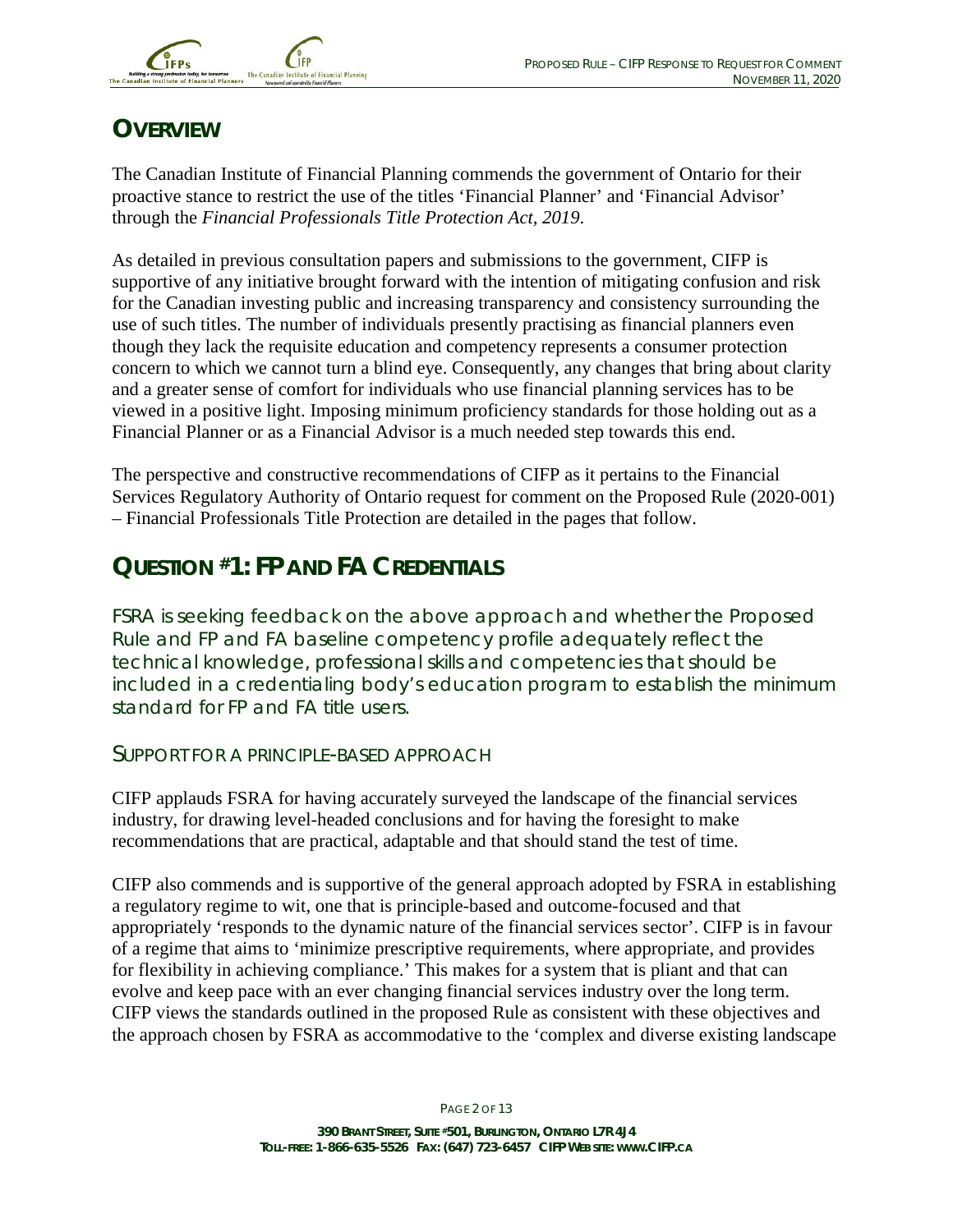

of financial planners and advisors, their employers and their designation or licence granting bodies, without introducing unduly burdensome barriers for new entrants.'

It is the view of CIFP that stakeholders who are proponents of a more rigid, prescriptive-based system are not fully appreciative of the diversity in mandates, viewpoints and approaches of industry participants or, the broad range of services required by Canadian consumers. Invariably, inflexible, rules-based solutions offer fixes for the moment and have a limited shelf-life. They are unable to keep pace with the constant and fast-paced change that characterizes the financial services sector. Inevitably, and on a recurring basis, we will find ourselves back in the same situation we are in today if we settle for a prescriptive approach: looking at an industry that requires a costly and time consuming overhaul.

### APPROACH RELATING TO THE SUBSTANCE AND PURPOSE OF THE RULE

CIFP endorses FSRA on the general approach it has taken relating to the substance and purpose of the Proposed Rule:

- establishing approval criteria for credentialing bodies that intend to offer a credential in order to ensure the effective administration of a credentialing program and that only qualified individuals are issued a credential
- establishing approval criteria for a credentialing body to issue FP and FA credentials in order to establish a consistent, minimum standard for title users
- establishing the application process and
- establishing a transition period for individuals already using the FP and FA titles

CIFP also supports the pragmatic and balanced approach of FRSA in meeting the primary objectives of the framework:

- creating minimum standards for title usage:
	- the implementation of new minimum standards helps to offset consumer confusion as to the qualifications and services provided by individuals using the FP and FA titles, protects the public interest and promotes consumer confidence
	- importantly, the public interest is also well-served through the oversight of not just the FP and FA title users but, of the credentialing bodies themselves
- minimizing the potential for an unnecessary and unwanted regulatory burden for title users by:
	- recognizing existing licensing and professional designation regimes administered by approved credentialing bodies, as opposed to creating a new licensing regime for individual title users, as it pertains to the right to use the FP and FA titles

PAGE 3 OF 13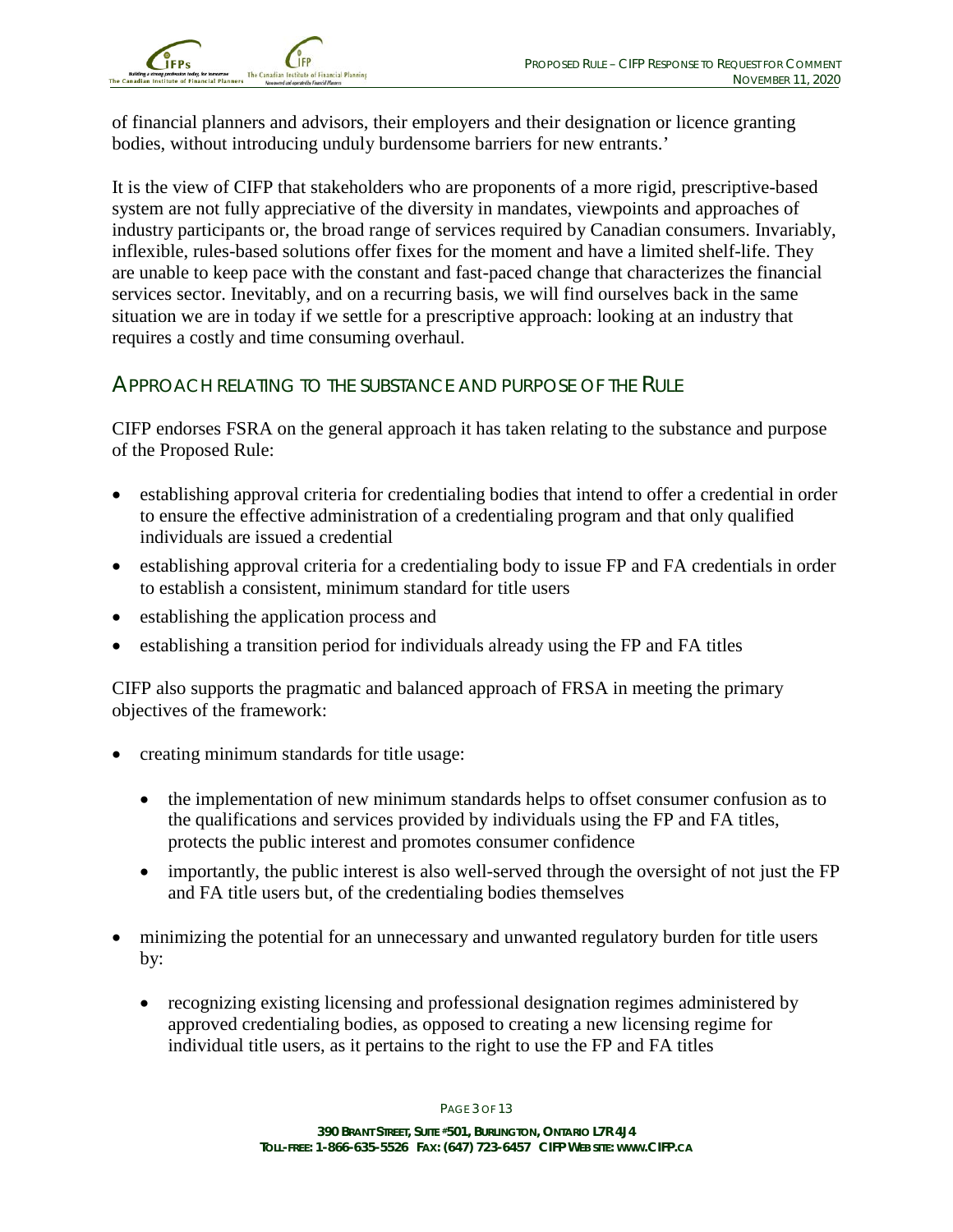

- leveraging existing standards and regimes for granting and supervising financial planning and advising designations and licences to:
	- implement a fair and flexible framework that is efficient and effective
	- mitigate any unnecessary burden on market participants and costs to consumers
	- enable certain individuals to continue to conduct business using the FP and FA titles without significant disruption or additional cost
- leaving financial planning and advising activities that are subject to regulation to continue to be overseen and regulated by the relevant regulatory bodies in Ontario in addition to oversight by the credentialing body with respect to the appropriate use of the FP and FA titles

#### ESTABLISHING APPROVAL CRITERIA FOR CREDENTIALING BODIES

CIFP is in full agreement with FSRA's stance that 'a key element of the implementation of the title protection framework is the establishment of approval criteria for credentialing bodies, to ensure effective oversight of a credentialing program so that only individuals meeting minimum standards are able to obtain and maintain a credential by virtue of holding a designation or licence.'

The strength and credibility of a designation can only be as good as the entity that sanctions the credential therefore, it is the opinion of CIFP that FSRA must set a high barrier to entry, defined in prescribed rules (in this specific application, prescribed rules are fitting and necessary) for an entity to be approved as a credentialing body. Setting a high standard discourages entities seeking to hawk educational programs and credentials of dubious quality that only serve to obfuscate the unsuspecting Canadian investing public from entering the stage.

To this end, drawing on the approval criteria from international standard setting bodies for accreditation, such as the International Organization for Standardization (ISO) and the National Commission for Certifying Agencies, makes sense as it relates to governance, managing impartiality, the safety and security of records and examination administration.

CIFP also supports the feedback offered by stakeholders during FSRA consultation sessions that recommends the minimum criteria for entities wishing to obtain approval as a credentialing body should include:

- a requirement for credential holders to adhere to a code of conduct
- having a public interest mandate in place and
- having internal processes and controls to effectively identify and mitigate real or perceived conflicts of interest

PAGE 4 OF 13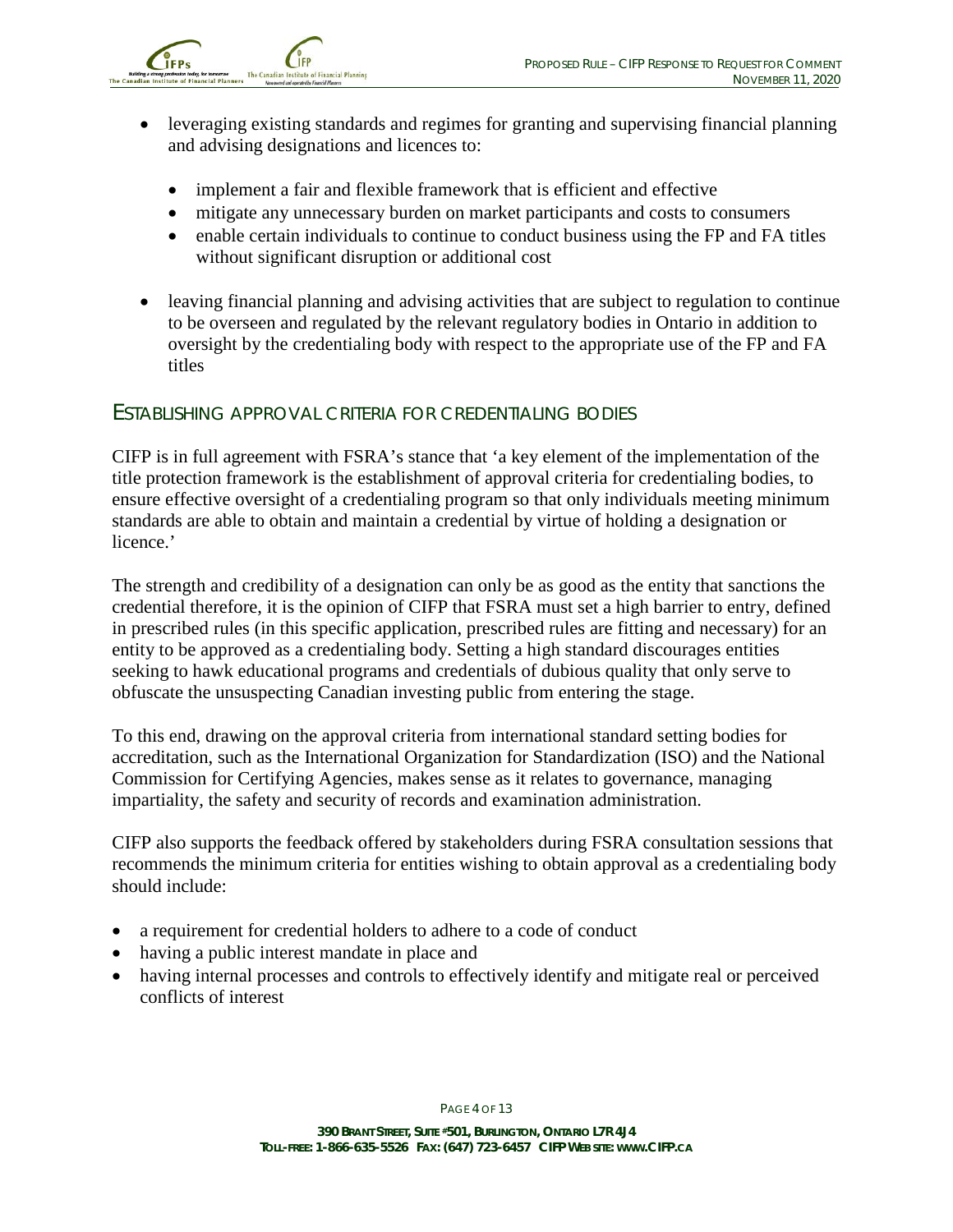In addition, CIFP would like to see FSRA further stipulate that an approved credentialing body should demonstrate:

- the capacity to ensure it can live up to its obligations (i.e. workflow, policies and procedures, resources, best practices, etc.)
- a proven track record of sponsoring—either directly or, working with partners—educational programs (core curriculum and continuing education) and/or designations and certifications that meet the highest standards of quality and proficiency and that espouse and promote:
	- a commitment by title users to the highest standard of professional ethics and
	- placing the interests of the client above all other interests
	- these attributes should be reflected and reinforced in the target learning outcomes of its educational offerings
- a mandate to serve the public interest

### *Regular, periodic audits of credentialing bodies*

Periodic audits conducted by FSRA (or an appointed agency of FSRA) should be incorporated into the approval criteria for credentialing bodies. The purpose of this ongoing monitoring is to confirm the programs of credentialing bodies continue to be properly administered subsequent to their initial approval and is necessary to weed out credentialing bodies whose interests are not aligned with—or, over time, have drifted from—a mandate to protect and serve the best interests of Canadian investors.

### ESTABLISHING APPROVAL CRITERIA FOR CREDENTIALS

'Another key element of the title protection framework is the establishment of approval criteria for a credentialing body to permit the use of FP and FA credentials, to ensure that only individuals meeting minimum standards use the FP or FA title.'

CIFP is in line with those stakeholders who feel the 'FP and FA titles are distinct and have different education and competency requirements.' CIFP also agrees with the FSRA findings that a delineation exists between the levels of proficiency required to use the FP and FA titles.

Therefore, in principle, CIFP supports the key elements of the FP and FA baseline competency profiles drafted by FSRA that aim to set a 'benchmark for the technical knowledge, professional skills and competencies that would reasonably be expected of FP and FA title users.' At this particular juncture, a high level approach to the baseline competency profiles would appear to be prudent based on the position of FSRA that the 'diversity of training and experience of individuals who currently hold a financial services licence or designation' means the Proposed Rule should focus on a minimum standard for title use 'rather than seeking to build a consistent level of proficiency for all individuals who hold a licence or designation.'

PAGE 5 OF 13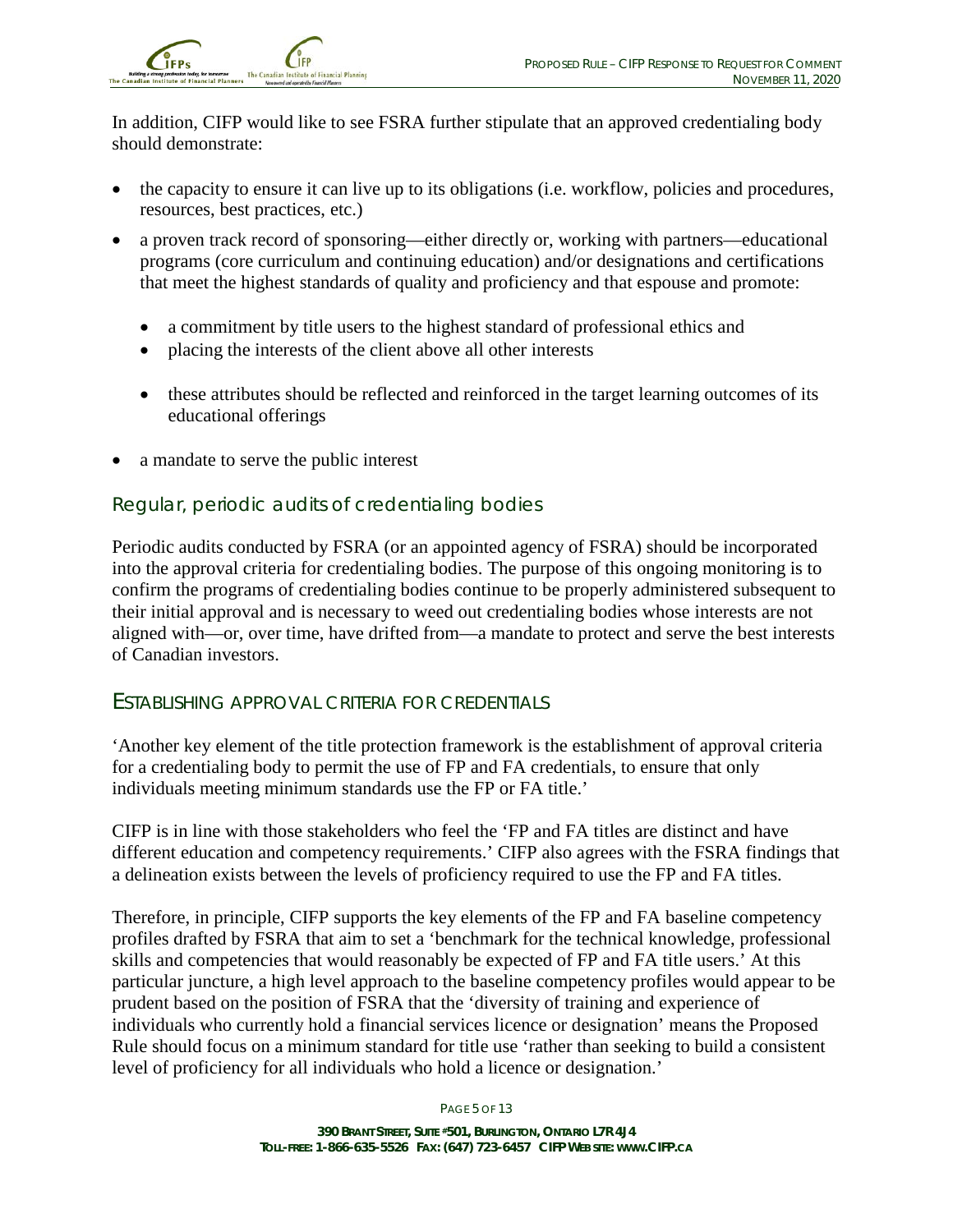

In principle, this approach can work—if done in the right way, minimum standards need not equate to setting the bar at its lowest possible level. Moreover, at this stage of implementing the Proposed Rule, given the diverse and incongruous make-up of the financial services industry, a high level approach is appropriate as, first and foremost, the focus should be on establishing a workable framework and then adopting processes that maintain forward momentum. Too many details at this relatively early stage only invites bickering among stakeholders, as each weighs-in with their own self-interests leading to a net result of progress being stalled. The most important approach FSRA can take with the implementation of the Proposed Rule is one where it is broad enough to keep the ball rolling.

With this said, and, keeping in mind the objective of this framework is to mitigate consumer confusion and to 'provide confidence to consumers and investors that the individual with whom they are dealing will meet minimum standards of expertise and knowledge when providing financial planning or advisory services' CIFP is hopeful FSRA will set the minimum standards at a sufficiently high level to weed out individuals who do not possess a reasonable standard of professional competency or, the best interests of clients in mind.

### *Expanding and defining minimum standards in the future*

At a future point, following the introduction of a solid framework, it would be appropriate to expand and define the minimum standards as set in the proposed baseline competency profiles. CIFP is generally a proponent of keeping matters open-ended where possible however, there are times when parameters should be set. What constitutes a minimum degree of proficiency would be one such area. It is recognized that not all existing financial planning credentials are of the same quality. Similarly, not all educational programs—even those in support of an approved credential—provide the same breadth of knowledge and promote the same learning outcomes. As an example, to what degree of complexity does the topic of government-sponsored retirement income programs need to be addressed in an educational offering to meet the minimum standard? Is it sufficient to have a rudimentary understanding of the technical aspects of the various programs or, given the importance of this learning objective, should the FP or FA title user possess more detailed knowledge of the rules and operation of the programs as well as demonstrate an ability to make actual recommendations relating to these programs based on real life client scenarios? This question can be extrapolated to a multitude of financial planning concepts within the spheres of retirement planning, taxation, investment planning, risk management, legal concepts and estate planning.

In the current environment, approved educational programs run the gamut from offering a basic understanding of concepts to a high degree of specialized knowledge. Depending on where in this spectrum his or her chosen educational program lies, clearly, there will be significant variance in the foundational knowledge graduates possess relative to graduates of other programs. Yet, under the current structure, all approved programs inaccurately imply their graduates are on an equal footing. This does not help alleviate the confusion of the Canadian public.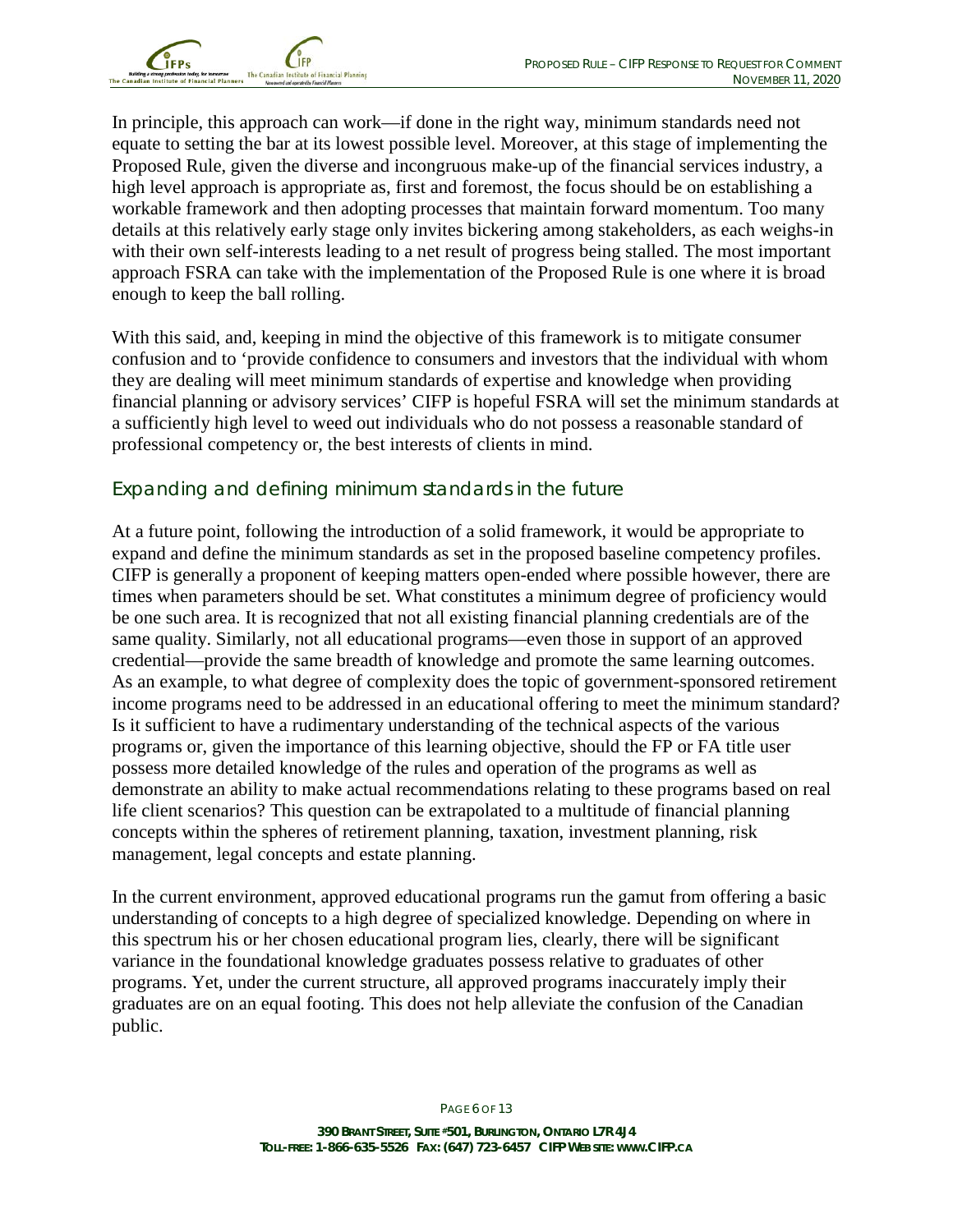

Again, it is the position of CIFP that for the moment and in the interests of moving forward, the broad, open-ended approach adopted by FSRA with regards to the minimum standards of the baseline competency profiles is the best way to proceed provided the minimum standards are set at a reasonable level. In 'phase two', CIFP would encourage a bolstering of these minimum standards to promote greater uniformity in the competency of FP and FA title users by providing clear definitions of proficiency for each required learning objective. Even in setting these parameters, there is room for flexibility such that they stop short of being prescriptive.

# **QUESTION #2: DISCLOSURE**

FSRA is seeking comments on whether FP and FA title users should be required to disclose to their clients the credential they hold that affords them the right to use an FP or FA title. FSRA is seeking feedback on the form that this disclosure could take and the overall consumer benefits it could achieve.

Attaining a professional designation requires considerable effort on the part of a financial planner or a financial advisor. Therefore, one would presume an individual who holds an approved credential would naturally want to disclose their achievement to their existing and prospective clients. Similarly, if employed by a firm, one would think the firm would not hesitate to promote the fact a representative of the organization possesses an approved credential at every possible opportunity (e.g. business cards, letter head and marketing material).

Rightly or wrongly, credentials are often used as a marketing tool, as an indicator of prestige and as a mark of distinction from the general population of planners and advisors. It is not surprising then that individuals are typically keen to feature the full name of the designation they have attained. One would imagine this trend will only be amplified with the implementation of the Proposed Rule under the *Financial Professionals Title Protection Act.* Under a new regime where the use of the once ubiquitous terms 'Financial Planner' and 'Financial Advisor' are now stringently restricted, individuals who have gained access to these exclusive 'clubs' are unlikely to conceal their membership status. While some may choose to simply go with the term 'Financial Planner' or 'Financial Advisor' as applicable, most individuals would be inclined to accompany these terms with the full name of the actual credential they hold for the reasons cited above.

From this perspective, CIFP does not believe the vast majority of individuals will need much encouragement to disclose the actual credential that affords them the right to use the FP or FA title. Where an FP or FA title user chooses not to disclose their specific designation, CIFP does not believe he or she should be required to do so—it should be left to the discretion of the FP or FA title user. However, the exception would be if information about the underlying credential is specifically requested from a client or prospective client. In this instance, the FP or FA title user must disclose the name of the designation.

PAGE 7 OF 13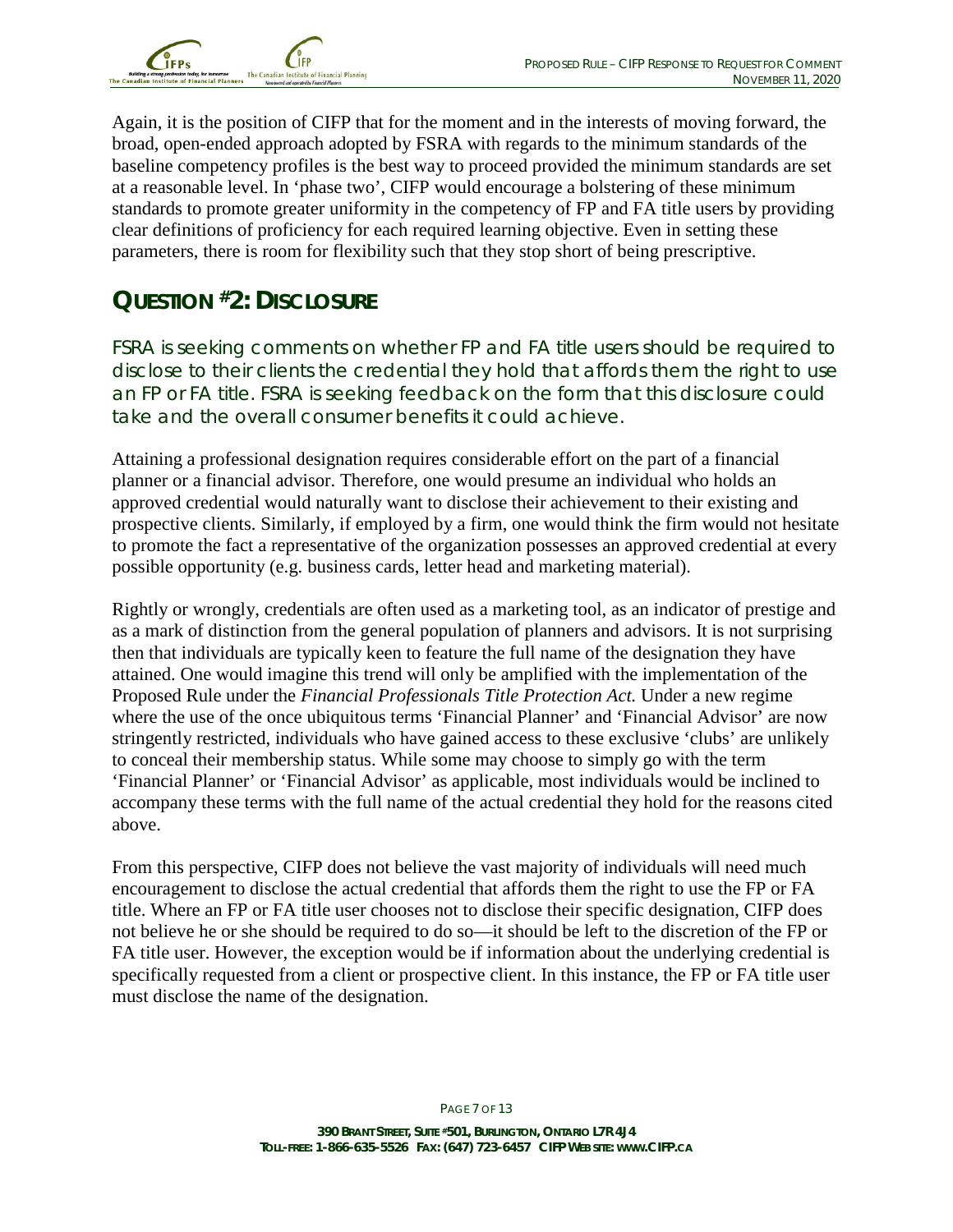## FSRA DISCLOSURE

For CIFP, of far greater significance than requiring an FP or FA title user to disclose the specific credential they hold is that any disclosure—in whatever form is determined to be appropriate emanate from FSRA rather than from the planner or advisor or from the credentialing body.

When working with a financial planner or financial advisor, the vast majority of consumers simply seek peace of mind and confidence. They want to be assured the individual has met standards of proficiency, he or she abides by a professional code of conduct and he or she is subject to regulatory oversight such that their best interests as a consumer are protected and at the forefront. Disclosure from FSRA that an individual has been approved to use the term Financial Planner or Financial Advisor effectively provides this comfort to consumers (competency, adherence to a code of conduct and regulatory oversight are integral components of being able to use the FP and FA titles regardless of whether FSRA has a direct or indirect involvement in the administration of each component). A seal of approval coming from FSRA an independent and impartial regulatory agency—carries significantly greater weight and credibility than if that information were delivered by a credentialing body.

With this said, it is important that consumers understand the role of FSRA in the context of the financial services sector and that FSRA is the go-to source to find out whether an individual is authorized to use the FP or FA title. Equally important, the consumer has to have an understanding of what the titles do and do not mean (i.e. the individual has met minimum standards of proficiency but, authorization to use a title is not tantamount to endorsing the services of the FP or FA, etc.). Clearly, a consumer awareness program is an important next step as part of the implementation of the framework.

CIFP agrees with the approach by FSRA to limit disclosure to the underlying credential that permits an individual to use the FP or FA title rather than expanding the disclosure to include the scope of services provided by the title user.

## **QUESTION #3: EXEMPTIONS**

FSRA is seeking comments on whether the framework should allow for any exemptions. In particular, FSRA is requesting comments on the principles governing an exemption regime, the extent to which exemptions may be required, to whom they should be made available (if at all), and the benefits and drawbacks of permitting exemptions.

On the topic of grandfathering, exemptions and transition period provisions, CIFP is generally aligned with the conclusions drawn by FSRA based on stakeholder comments from the targeted consultation meetings in the fall of 2019.

PAGE 8 OF 13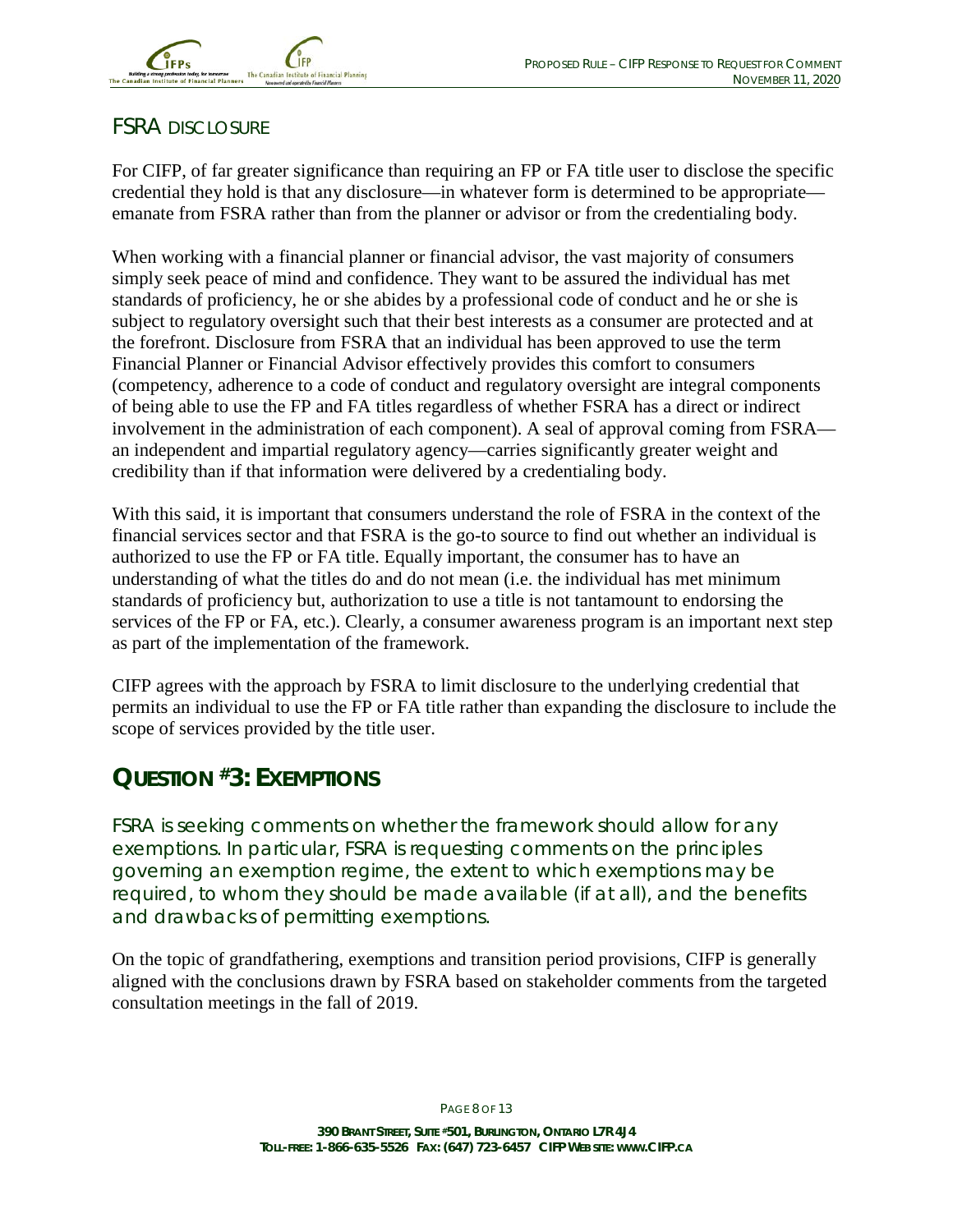

## GRANDFATHERING

CIFP does not favour grandfathering for either the FP or FA title and is in agreement with FSRA that 'a grandfathering provision would not be consistent with the intent of the title protection framework—to establish a common minimum standard across title users so that consumers can reasonably rely on the person with whom they are dealing to be qualified to use the title.'

The length of time an individual has been using the FP or FA title without a license or designation from an entity that is likely to be approved as a credentialing body under the new system, in and of itself, is not an indicator of proficiency nor does it contribute to instilling and promoting consumer confidence. For individuals who seek to remain in the financial services sector and to continue to be an FP or FA title user, ample opportunities exist to earn an approved credential or license rather than seeking an exemption through grandfathering.

### EXEMPTIONS

As CIFP has indicated in a previous submission, it is not supportive of granting exemptions to individuals or classes of individuals who wish to hold out as a Financial Planner or as a Financial Advisor. As much as FSRA has authority under the *Financial Professionals Title Protection Act, 2019* to construct rules granting exemptions, CIFP is pleased to see the Proposed Rule does not include provisions in this regard and it is hoped that this will remain the case under the framework going forward.

Along the same lines as grandfathering, CIFP has concerns that granting exemptions could be construed as a dilution of standards—be it real or perceived.

Moreover, exemptions do not serve the public interest. The entire FPTPA framework is designed to mitigate consumer confusion in large part, by whittling down the multitude of financial planning designations that are currently on offer—many of which are of questionable legitimacy—to a select group of *bona fide* credentials. Canadian consumers will be advised that holders of these approved designations—and these designations only—will be afforded the privilege of using the FP title. However, in the next breath, consumers will also learn that as much as the credentials on the approved list have been carefully vetted and represent the best in class for the industry and for consumers, allowances may be made such that an individual who holds *a* designation—although, not one from the approved list—that pre-dates the FPTPA may nonetheless still be able to hold out as a Financial Planner under the new system.

If the key policy principle to be used by FSRA is that an exemption should only be permitted if the 'benefits outweigh any potential harm to the public', as this example illustrates, it is not apparent how granting exemptions would pass this test.

PAGE 9 OF 13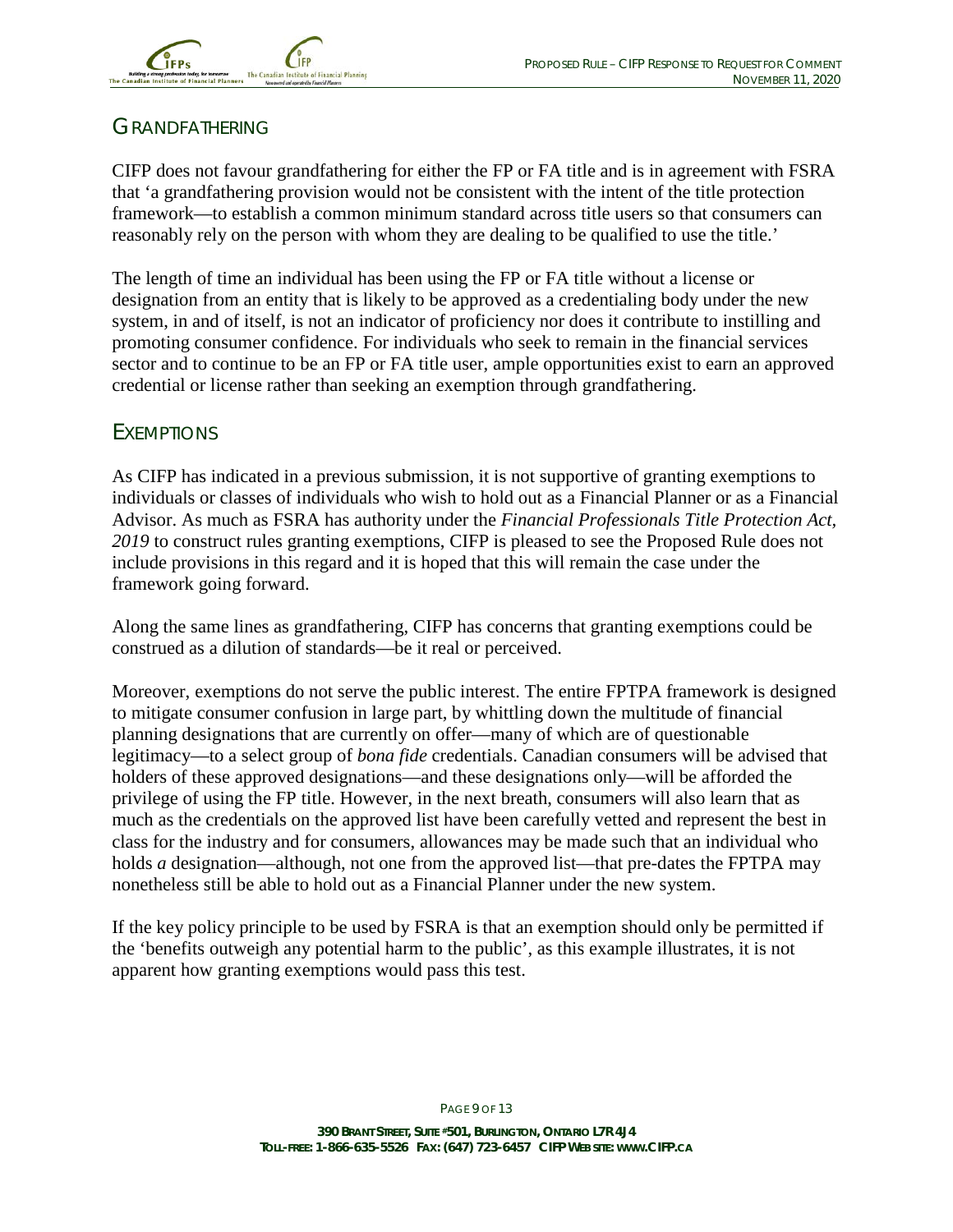

The biggest beneficiaries of an exemption policy are not consumers. It is quite clearly, individuals seeking to use the title of Financial Planner on the strength of a previously obtained designation that falls outside of the approved list. CIFP does not see the sense of adding an unnecessary layer of cost, administration and inefficiency simply to cater to a group of individuals for whom viable options to bring their status up to par exist under the transition period provisions prescribed in the Proposed Rule.

### TRANSITION PERIOD PROVISIONS

Under the Proposed Rule, individuals who used the FP title while actively engaged in the business of providing services related to financial planning or advising prior to January 1, 2020 and who continue to conduct such business up to the date the Proposed Rule comes into force, will be permitted to continue using the title before having to obtain an approved credential within five years after the Proposed Rule comes into force. For FA title users, the timeline is three years after the Proposed Rule comes into force.

Once the applicable timelines have lapsed or, for individuals who do not qualify for the transition provisions prescribed in the Proposed Rule, it will be mandatory for individuals to obtain an approved credential in order to use the FP or FA title.

CIFP sees these transition period provisions as detailed in section 7 of the Proposed Rule as fair and reasonable.

Some stakeholders have suggested that the three-year and five-year timeline for financial advisors and financial planners respectively is far too generous and bestows an unfair and unnecessary advantage to certain individuals despite the fact they have not met the approved credential requirement. It is argued that it will effectively be business as usual for these individuals for the next several years even in the face of a new title protection framework.

CIFP agrees the three- and five-year timelines are generous but, as stated in a previous submission, they are also appropriate when put into the proper context of the financial services industry as a whole. Certainly, from the perspective of an individual financial planner or individual financial advisor, these long runways of time are more than fair and, if the individual is serious about his or her profession, he or she should have an abundance of time to attain an approved credential before the transition period expires.

However, the financial services industry is not comprised exclusively of independent financial planners and independent financial advisors—far from it in fact. For large financial institutions such as the chartered banks, credit unions, insurance firms and wealth management firms, that have a sizeable distribution channel, in many cases, numbering in the thousands, it is not a straightforward task to bring their would be FP and FA title users up-to-speed. There are numerous logistical issues and inevitable complications that have to be overcome and in deference to these challenges, these firms need additional time to satisfy the transition period requirements.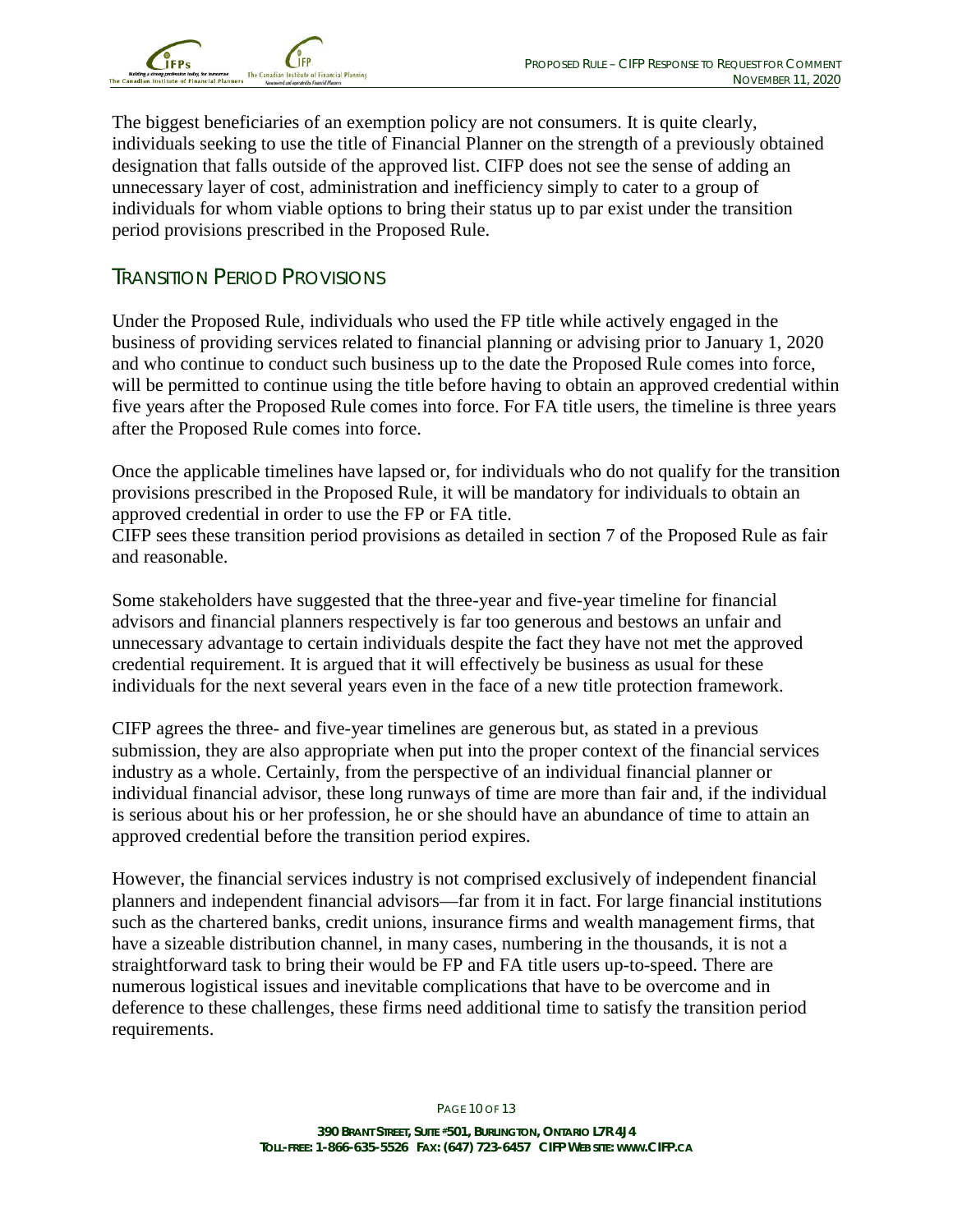

CIFP believes the Proposed Rule addresses the transition period issue in a prudent and thoughtful manner and as currently stated, will facilitate a smooth transition to the new system for all participants within the financial services sector. As such, this section of the Rule is not in need of any amendments.

## **QUESTION #4: FEES AND ASSESSMENTS**

The FPTPA requires credentialing bodies to collect from approved credential holders any fees FSRA requires those individuals to pay, and to remit those fees to FSRA. FSRA has the authority to make rules regarding the collection, holding and remittance of such fees. FSRA is seeking comment on this fee structure, including whether it allows for fair cost recovery, or if there are any operational challenges that credentialing bodies may experience with such a fee structure.

In principle, CIFP views the proposed fee structure as reasonable and acknowledges the premise that fees are necessary to 'support FSRA's operation as an independent, self-funded agency on a cost recovery basis.'

CIFP also supports the approach undertaken by FSRA to base fees on the principles of:

- simplicity
- consistency
- fairness
- effectiveness and efficiency

CIFP would like to see transparency included as one of the guiding principles for any proposed fee structure. For example, if the responsibility of collecting and remitting fees payable by credential holders to FSRA is to be placed on credentialing bodies, those fees should be clearly delineated as 'FSRA charges' (or, something to that effect), so that credential holders are not mistakenly left with the impression they are being assessed additional fees by the credentialing body.

## **QUESTION #5: CONSUMER EDUCATION**

FSRA is seeking input on options for consumer education campaigns to support and follow implementation. As mentioned above, FSRA is also seeking feedback from stakeholders on how government, regulators, credentialing bodies and industry can educate consumers on financial planning and financial advising services in Ontario and on FP and FA title use.

The introduction of the title protection framework signals a sea change for the financial services industry. Accordingly, industry participants will have to be brought up-to-speed on the operation of the system. This will prove to be a significant undertaking. Most importantly, education

PAGE 11 OF 13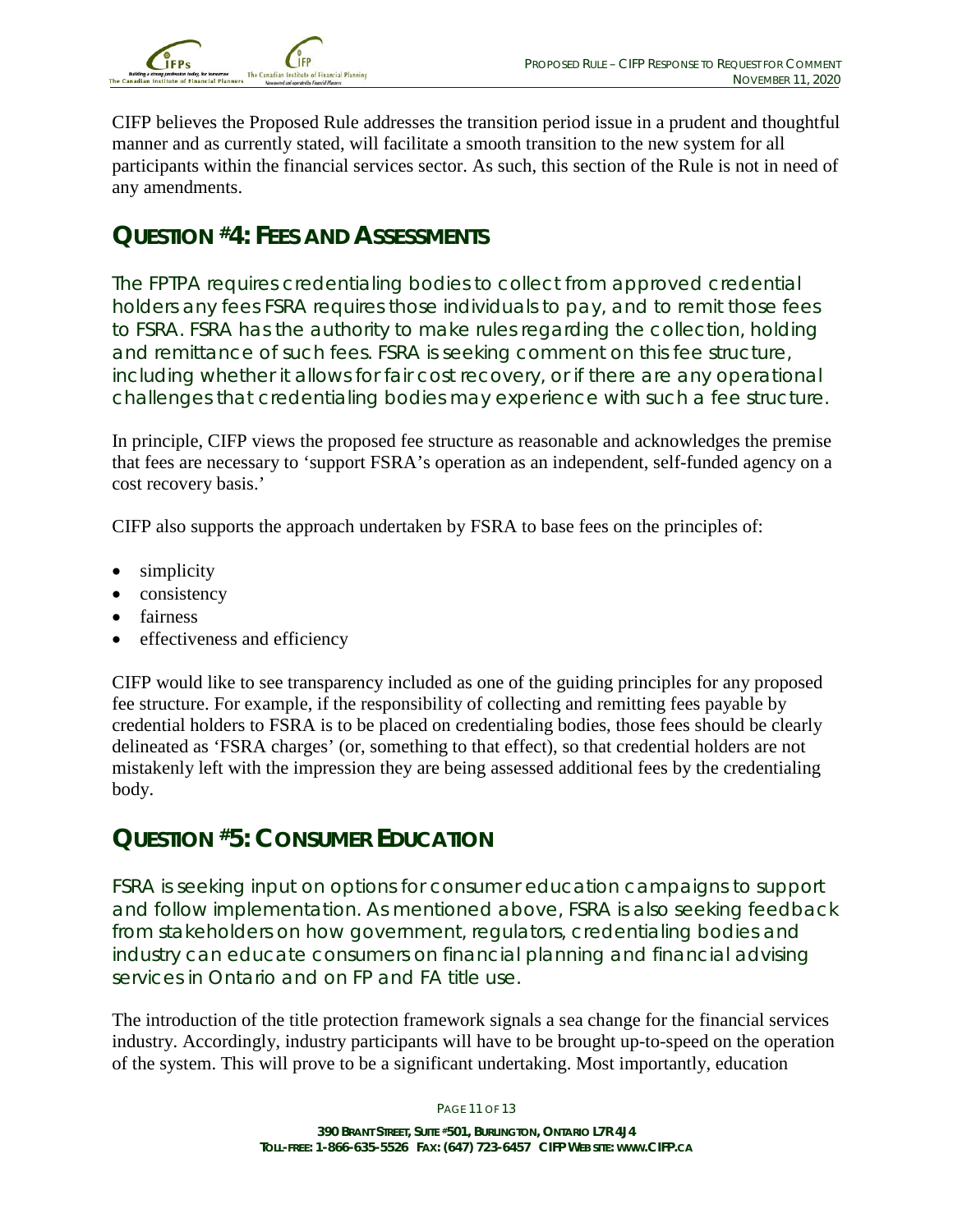

campaigns, with Canadian consumers as the target audience, will also need to be designed and effectively delivered. After all it is the investing public, for whom the program is designed to provide the greatest benefit.

Harmonization and consistency between the various participants in the financial services industry is integral to the effective education of consumers. CIFP endorses the use of standardized documentation that promotes FSRA and the title usage program by all participants. This will reduce the dissemination of misinformation to the public from credentialing bodies as well as mitigate the furtherance of their particular biases and agendas. On their respective Web sites, credentialing bodies should make it clear that FSRA is the regulatory authority that oversees title protection and should actively direct consumers to FSRA for access to more information on the framework and what it means to Canadian consumers.

Much of the information that could form the basis of supporting education campaigns for consumers is readily available. The key is designing, packaging and delivering this information in a manner that resonates with consumers. Unfortunately, many of the previous attempts by government agencies to educate the Canadian public on various aspects of the financial services industry have been less than effective—financial literacy campaigns notably come to mind.

Education for Canadian consumers on the FPTPA framework, at a minimum, should address:

- the purpose and mandate of FSRA within the financial services sector
- the importance of Canadians working with a financial planner or a financial advisor who possesses a recognized professional credential (as one measure of proficiency), who abides by professional standards and rules of conduct and who is subject to applicable regulatory oversight
- understanding what holding a credential and/or a financial services license means and does not mean (i.e. what they do and do not say about the professional status of the individual and what conclusions consumers can and cannot draw as to the services he or she provides)
- the current issues in the financial services industry (i.e. pre-FPTPA) with respect to title usage and how it has created confusion for the Canadian consumer
- how the FPTPA framework will help mitigate some of the current issues regarding title usage
- understanding what use of the FP or FA title does and does not mean (i.e. what FSRA approval for title usage does and does not say about the professional status of the individual and what conclusions consumers can and cannot draw as to the services he or she provides)
- how and where consumers can get more information on approved credentials
- what designations give holders specialized knowledge—as opposed to just general knowledge—in particular spheres of financial planning [e.g. Registered Retirement Consultant (RRC), Trust and Estate Practitioner (TEP), Chartered Financial Analyst (CFA)]
- how and where consumers can find out what individuals are authorized to use the FP and FA title

PAGE 12 OF 13